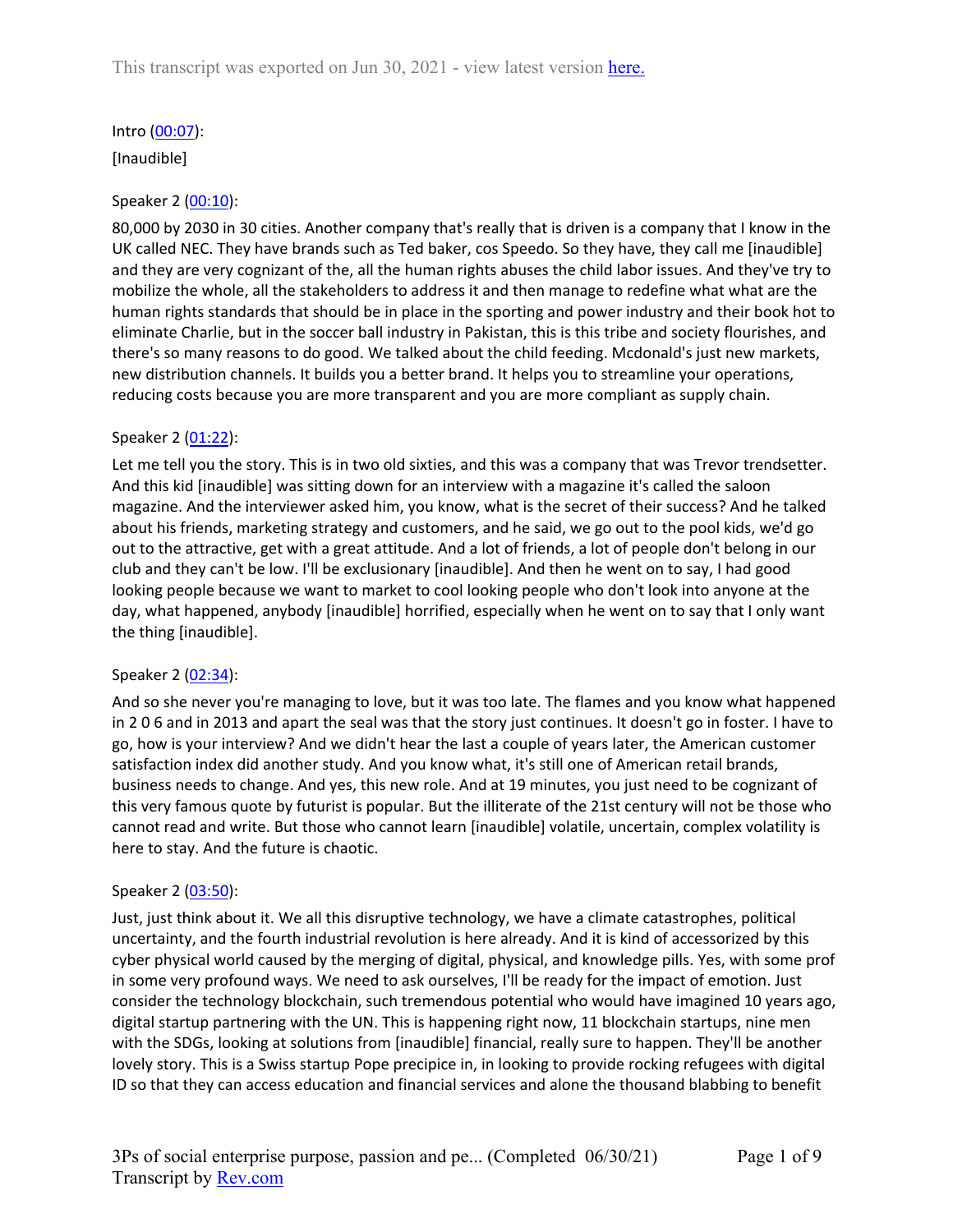from this pilot running the refugees now in relation of the dish, these are the traditional safe havens for them.

### Speaker 2 ([05:13](https://www.rev.com/transcript-editor/Edit?token=Q72r_UmxMU9FCUc0go_lau8ysj9rhxwC6RxExK10MKeMG3MfPT-w7ncmK7LE64aWVfk7ejGer1JvdxvCTfT_ndLjkfs&loadFrom=DocumentDeeplink&ts=313.21)):

And, and as many of you know, one of the big status minorities containment in the world is not cheap. It's great. It's a tool like all tools to Dockside, and it can get tremendous from drop deals to trafficking, to sponsor sometimes hackers because criminals much prefer to see that it's a lot less cumbersome and still be, do this. We can take whole computer systems hostage and demand instant payment in Bitcoin, or B cannot drop dealers who sell [inaudible] Oscar remaining location and a cost. You have human track traffickers who can just long enough critical mass, not as evil, but just as questionable games such as any you have. So this is a game, a game, a digital game where you can collect, you can read any country. It was launched in December, 2017 and like, oh, internet sensations is gone. And it's based on the [inaudible] and check off \$2.5 million has been trying to factor already.

### Speaker 2 ([06:48](https://www.rev.com/transcript-editor/Edit?token=t2j6hzQLmUyg09RBGKzpiyVKM00QpxyjcYS3wLZJ68oeWlICJFyQC6UMOHT_6qXSEd8O7ISqPWmbFXUhtP_jS4NfHAs&loadFrom=DocumentDeeplink&ts=408.98)):

I still have this content's going for over a hundred thousand dollars. So you have a situation where people are using an asset of questionable value by something which is [inaudible] so welcome to the digital world. So business can be good. It can be kind of good. You can get forceful [inaudible] we need to challenge business leaders that we know as to what is the purpose of my business. Is it, you know, do I have a mission, a vision that is beyond me, I and myself, or do I have a reason or purpose that lists and inspires to all as people ask me what makes a company great. They create value for society. They solve the most commons and they make money to purpose driven company needs to be checked. This whole notion that business is only here to make money, just self transcendent. There are tons of automated and they are prepared for the tectonic shifts in social expectations. And they are really family business from a formative entities, focus on profit, maximization and effectiveness to China's call me, always have a contract in society. And as we know, the Adelaide festival ideas tend to just ask and the answers. So we need to work together collectively to sweep a bit shocked and try to create a model that all deliver.

Speaker 3 ([08:49](https://www.rev.com/transcript-editor/Edit?token=soKw3ZGXdpMS95d2VAauukQhJdx8JttOzLuct-yNVquY62de7OPHHbSZXgPzB5fFyU8tmw8eVb7Sc-T2WLe31sWFjgQ&loadFrom=DocumentDeeplink&ts=529.61)):

[Inaudible]

Speaker 4 ([08:50](https://www.rev.com/transcript-editor/Edit?token=TIAwidIuZnasDGsqmF-RAIH3X8qRR1iDtanfz2JqmkswxbJ6i4j9_NcApTIpBkMT3agxPRhwAU2btNF-bfNEwBMeLzo&loadFrom=DocumentDeeplink&ts=530.49)):

It's the future, because we're to find out, please introduce the rest of the panel Kara out in the spa chain, beverage company, Sarah Gunn, and the founder of Smith university. So I think you've got charge you get to share,

Speaker 5 ([09:18](https://www.rev.com/transcript-editor/Edit?token=Va-WSYGwWwB59knOgt_ij6NGJvkPnsVnGSx9CefxKi2BnsywBGP0eqitUCl5HYFh7upltUCc2yWic-6PQ6Zxss2n7qI&loadFrom=DocumentDeeplink&ts=558.24)):

And we've got second one.

### Speaker 4 ([09:23](https://www.rev.com/transcript-editor/Edit?token=j5EYzoRL0nNrFCi-R0_Is885RCZVlw9eljqebfrsh3OxYtv4pUOAmIsVEdHlSQA--NSHmCLJ7PrILGv4SVYKh2TDOPk&loadFrom=DocumentDeeplink&ts=563.7)):

This is deliberately unscripted, lots of stuff this morning. So when you hear a little bit from our three guests and they're gonna tell us a little bit about their answers to question equal societies, reflecting on their the organizations they work for or how they use or any purpose, any reflections on that? Maybe start again. Thank you. It's a great pleasure to be here. My experience as a big whole has been really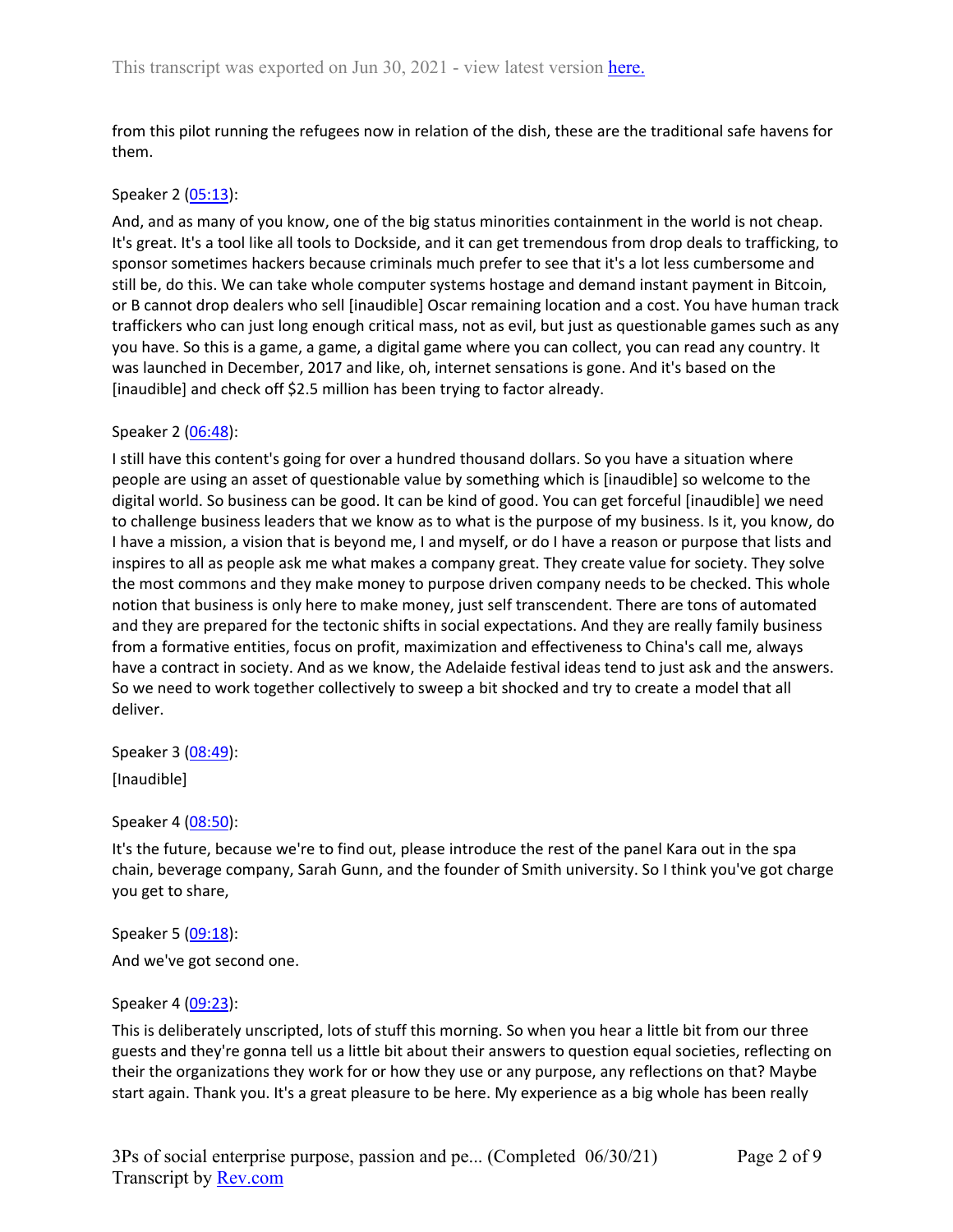fascinating. So I'm originally from Australia, but I spent the last four years working in the United States for [inaudible] education institutions for the glory international universities. [inaudible]

### Speaker 4 ([10:10](https://www.rev.com/transcript-editor/Edit?token=A-CR56kPQ7ZPUjcfHHhDY96YknS0HBH3OtI4CXUlvI1NUHxVd-26nV5u4JEqw7leraTCKNMEOylidRzvkoOS07yC_8U&loadFrom=DocumentDeeplink&ts=610.97)):

Working in for profit of higher education youth as should be space. Education is the cornerstone of any phrase, a hundred percent. It is the thing that will address a lot of the challenges around to us before [inaudible] class and beyond our which markets our universities to be successful in is kind of exciting Brazil, Chile, Mexico group, whether it's a growing middle class without access to quality higher education. So our company has been able to come into these kind of harsh and create a holiday affordable and accessible institutions. It's really interesting to think about what is the place for us to really demonstrate purposeful. It's like you cannot be successful in the longterm in education. If you don't care about you see so many for profit higher education institutions rightfully about business because their focus is disproportionally around problem, but we try and [inaudible] when you talk about that being a purpose and that being a [inaudible], but coming into the [inaudible] what that meant for us was every single one of institutions spread impossible in 20 countries enrolling more than 1 million students, every single campus, every single institution.

### Speaker 4 ([11:45](https://www.rev.com/transcript-editor/Edit?token=ODx6nrcxQMFh8aZDCZcjOJDWG4-EU0D9YaSxR0kda9-kMk-uA0eCNmohDfoFYUveHuRgr9IjV4p73eUgM6ciPbORKQk&loadFrom=DocumentDeeplink&ts=705.44)):

How do you go through the medical assessment that wasn't a rigorous and intense process that exposes them. And it makes look not just at that additional, which is around charitable contributions and scholarships and discounts and things like that. It makes you think about how do you manage your mind about how you recruit a staff how you pay your staff about the benefits you offer about the services you provide to the students is incredibly comprehensive. It was an absolute game changer for us. How do we benchmark impact the final thing to say about this? Cause it's not just about measuring what you, what you measure for us to know, how do we establish an ambition for ourselves around you have people that have their last rashes? So the easy thing that the vehicle helps us assess is, is how are we tracking even really conditional estimation? What it, it doesn't put pressure on us to do is to think about what is our ambition for everyone of those students. We wanted every single one of those graduates plus study businesses as a force. But I understand that that's their responsibility and an opportunity. They have to use the skills and experience that they acquire through one of our schools as to really create change.

### Speaker 2 ([13:09](https://www.rev.com/transcript-editor/Edit?token=vzb0mzZXJnFMb4cpKGK8yayghjOVS0PscWP8coI4Jc757SbsHMwmVmeO38E5qJq5I9Pefh1sdI46Aehfvv5LLoJfevs&loadFrom=DocumentDeeplink&ts=789.24)):

My 15 year old son is at home on a fortnight. What are you talking about? Condoms probably asked me, I think it's pretty dirty kids probably consider, Hey, I'm at a new, well, I'll just stay in my purpose [inaudible]. so [inaudible] is a company that Andrew had for 30 years and 60 years ago, I recognized that I had the opportunity through my business operations, Tuesday, my client event differently. So that every event that global events managers leave the holidays measurable impact behind. And the collaborative who has experienced homelessness, the first place I went to was one of the shelters here in Atlanta. And I say, your people that you're caring for that might like your job in the industry. Our only requirement is that I come to work with Chu. I don't need to work on paying people for their time and energy and their commitment to having been interviewed.

## Speaker 2 ([14:26](https://www.rev.com/transcript-editor/Edit?token=LTrdVCJw5uWYPz_c3QS79dQc-orYoKm358HjM0m2LYkC4TEpEO8bSyx96xpv39LLcxjm9jon6x7EZVm6mEz9bky_Jpw&loadFrom=DocumentDeeplink&ts=866.07)):

I am capable of giving back and doing a job. And those two things together [inaudible], and it's not like other than hardness [inaudible] that they have something to give back. And ultimately that's what it's all about. It's about belonging to a community. And we have [inaudible] [inaudible] outcomes for people,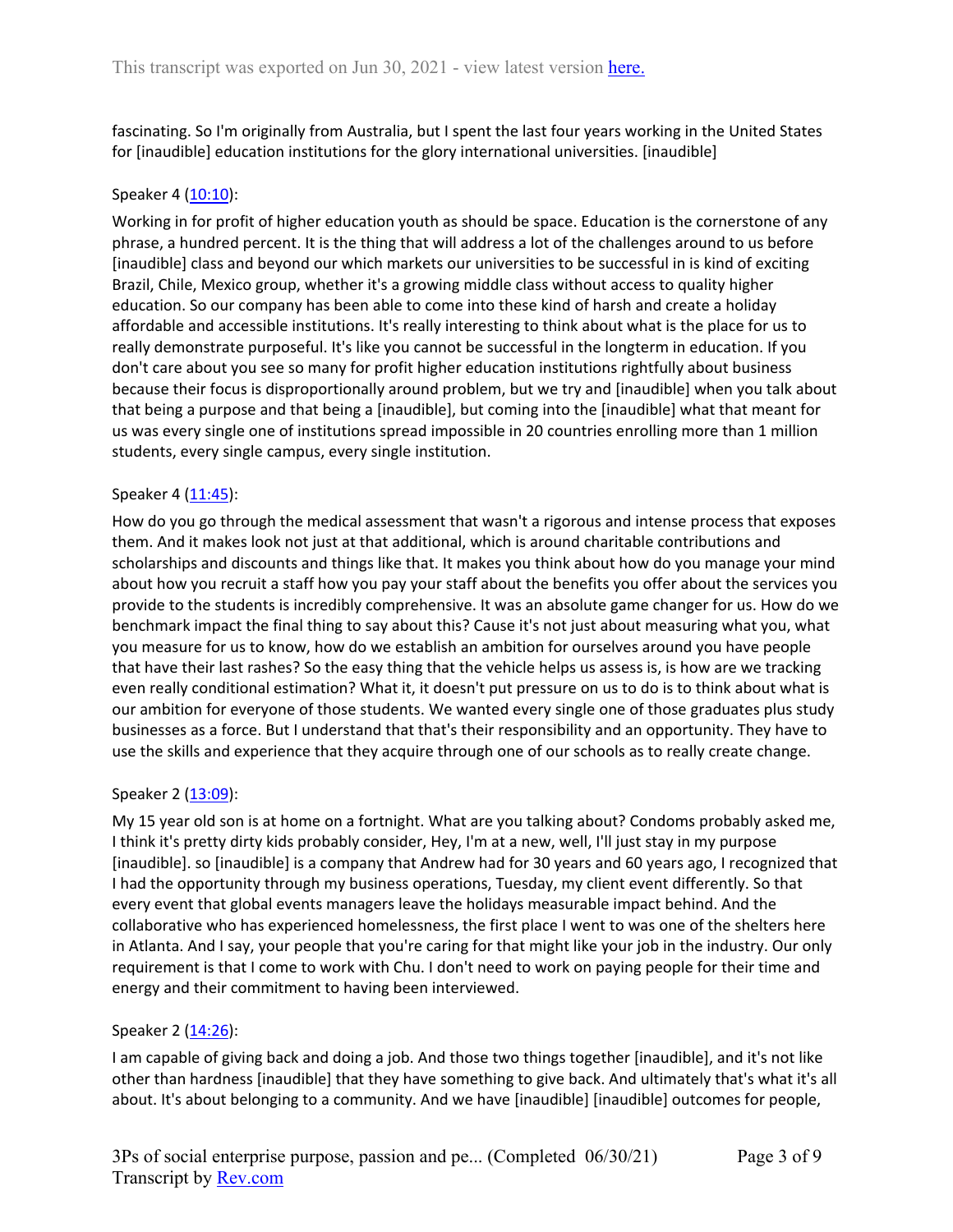either carpeting on the floor even lashing into the vehicle. We aren't far away from they're going to be equal, but we can't be indeed far away from the head for about 18 months because the whole why's the very big crisis. And and I have skills delays recognize that they're the floor model and that is, that [inaudible] is loud. And anyone can do that. We do that, but on the same budget we could act onboarding is right around [inaudible] lane profits. Okay. So however, what we have now, the court recognized that we don't need a designated Kara all out, all out [inaudible]. so we have now had to go through and imagine that being a a charity arm and actually yesterday after 18 months from the tax office to say, we won't have to go to the foundation. And what we are able to do now is philanthropy through the foundation on board care or [inaudible] we actively so that's why [inaudible] done this a lot and we'll do our on an hour.

Speaker 3 ([17:22](https://www.rev.com/transcript-editor/Edit?token=o_uFSTsqEkUdSZ30yi8X-LyDSVSsDMZ_Dd96dw-1dXvvcU8mJUTJVI9-t7kTStYxY50DinCKcWkokUzs7B8Txx26ysw&loadFrom=DocumentDeeplink&ts=1042.51)):

[Inaudible]

# Speaker 2 ([17:25](https://www.rev.com/transcript-editor/Edit?token=UPggI83OKR_rHroh_xNM9At9Nh-XyB_Bk-I4NkOVon-CgTwgahBLBRG7cRZwdcVxxruKJT3v2nu9ivp5DtMrEFhL-TA&loadFrom=DocumentDeeplink&ts=1045.78)):

Please tell me. Yes. okay. So my name is Carrie Allen and we were born in concepts in may of 2016, Orlando [inaudible] and all of these events were coalescing at the same time. I'm really quite distressing and I'm a strategic marketer by trade. So some in Australia are going to craft your company. I had no idea, and I started having alcohol industry and I was pretty devastated by when I discovered so many things that I discovered is the drivers of growth in the alcohol industry and alcohol deliberately market to young emerging drinkers. And even under age drinkers where they say they, they do more. So what I thought was interesting was that 80% of beer sold in Australia is sold to two comedies. Both of those companies, the multinationals and brands that are not Australian. And one of the CME is on byline by and has the diversity.

## Speaker 2 ([19:09](https://www.rev.com/transcript-editor/Edit?token=csWmQLq8zeCv394n-gFr7SqCW1wKqevA-8GeC6qHZUZgFPjkxK4nsdYDYMDG5doG4rxfI_7vOwytSnZRQ3Y6ZelX0WM&loadFrom=DocumentDeeplink&ts=1149.06)):

And they control one is three beers in the world and 45% of the world's beer profit. And so as a strategic partner, I find this really interesting. So I started looking at the issue of drivers of growth and who 18 to 24 year olds are. And then my daughter and my nephew, and people that I love and care about. And I started wondering what I did not alcohol could be good. And so unlike most beer companies that it started craft beer companies, independent companies, and started to use in the door. Rose Kansas was one of the top mavens in Australia. It happened by some very good friends. We started talking about alcohol, but we started talking about alcohol as a cultural force. And we said, what would happen if we create totally different lines of alcohol valleys? That was May, 2016 in November, we launched the most successful alcohol crowd funding campaign in Australia's history. [inaudible]

## Speaker 2 ([20:32](https://www.rev.com/transcript-editor/Edit?token=OSyVEYIzZ8RY5LXHAQvRb00uhTbK_NVabrF2u0eUEaMzAzEbPm0BuSy9pi7dmKAbhSbi1x9QY8Imk_3P1qjwIEJeR9A&loadFrom=DocumentDeeplink&ts=1232.58)):

And, and before we knew it, we had characters distortionary journey. And like in case of like events we still lose, but our business is born from values genuinely. And our values are this broad strokes, individually, social equity and inclusivity. And then underneath that, every single thing that we do falls. And what would you want to do to do more than anything else was to build this brand that would talk to the interns of the beer industry, the alcohol industry, 18 to 24 year olds and put on cans. I put cans in hands does values. And so the way we decided to translate those values is with our millennial team and rose and I are co-founders and grandmothers of this team, our oldest employee is ready. And so what that meant in terms of getting values on Cannes was to link to social issues that our millennial team felt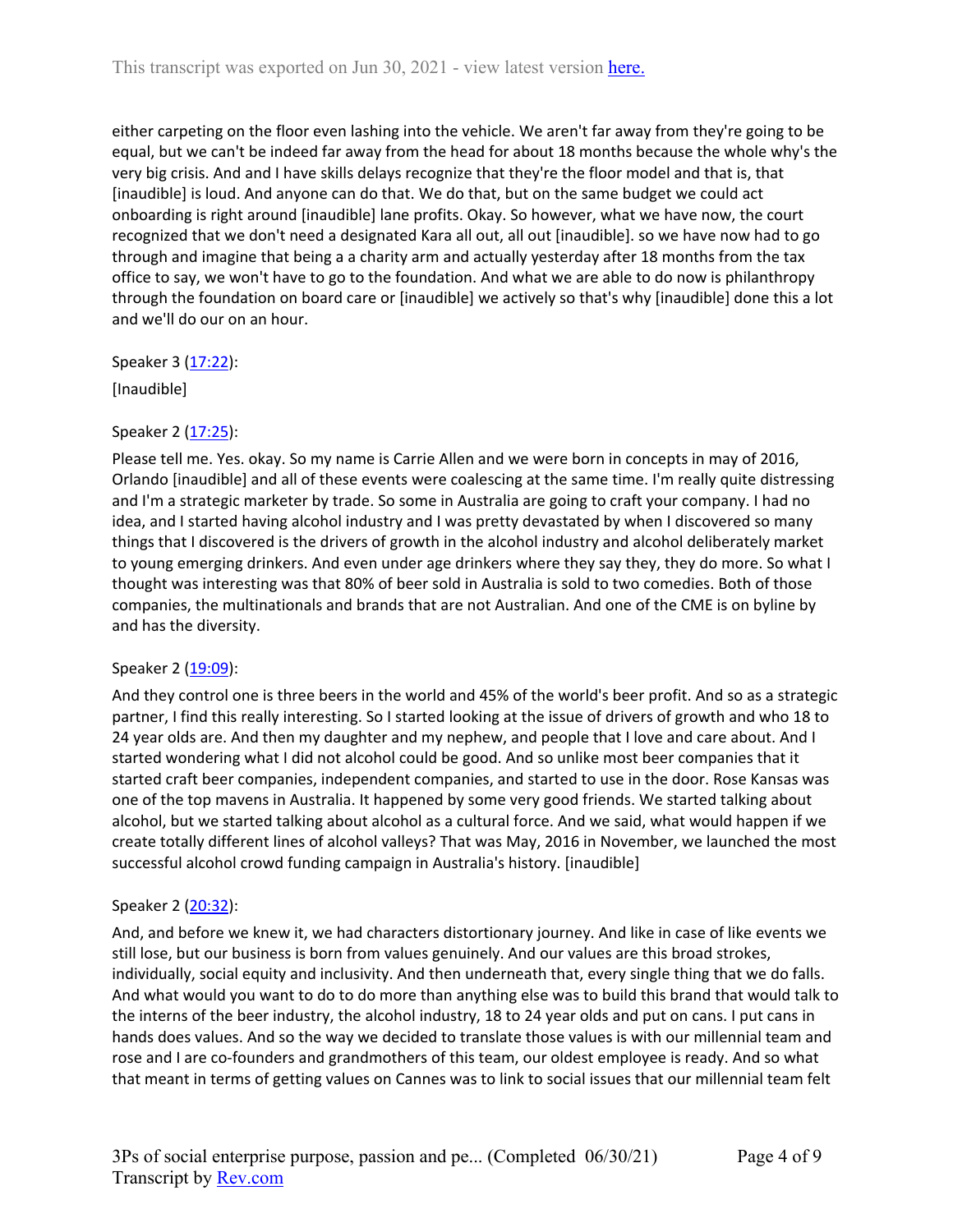very passionate about, and then to translate those social issues into messages, and then to find frontline organizations that are utilizing to make the world a better place in relationship to those issues.

## Speaker 2 ([22:01](https://www.rev.com/transcript-editor/Edit?token=ODDv1SvYYOXADRK70C2dpkd5PhKiFK8J9RIMzNPe72KXSxveTvn3AWGvw9nfOMFiQ2xaW6ELVrJTtpvKfM1_OmhU41s&loadFrom=DocumentDeeplink&ts=1321.54)):

And so 4% are wholesale sales and 10%. Our address sales goes to organizations that we align that doesn't organizations that work. So we supported the campaign and generated \$20,000 in funds. Across the American period, we don't donate money to master refugees. We donate money to yesterday, new climate coalition. And if you look at our products, each one of our products hasn't messaged that is aligned to that social issue. So we're we're an alcohol company, but we're an alcohol company absolutely dedicated to be, to put it back into alcohol, because if we ask ourselves every single day Australia get the alcohol company or the industry really wants, which is a \$15 billion industry. So are we getting, we want, when we look at the shadow side of alcohol in Australia, are we proud of what we are doing as a nation of consumers? Or did we get the alcohol industry we deserve because you are passive in terms of exercising power and choice.

# Speaker 2 ([23:17](https://www.rev.com/transcript-editor/Edit?token=LroS9in0l8LIODy6ip8BO35ZRfcmI2zlzFkZr8LwjNzOCynQNhzEWMKIM4hlXqR2yySaWGjEThAiqUap4ItzSmqadHk&loadFrom=DocumentDeeplink&ts=1397.53)):

And the kind of capacity that I'm talking about is supporting makers who don't make responsibility, makers, who say you guys were gonna make high 80, the products we're going to put a Lusher and really taste. You have those that question. I did want to say something about equal status. We are well on the road to finishing our first division [inaudible] 12 months. And we will get there and we'll get there probably within the next three months, but for us to start with whether or not you want to equal community. But what we did say is that it was going to be the responsibility of our directors to make profit for shareholders, but not at the expense of DVT, our employees, the environment, and a social good. And I love the court, but we didn't need the court to tell us, and that's what we need to do. And we didn't need me or to tell us that our employees, our family needed to be shareholders. And didn't tell us that it needed to support the social issues and the organizations that fight to make things better. And you don't have to tonight,

Speaker 3 ([25:05](https://www.rev.com/transcript-editor/Edit?token=2dNDpzV8Ciwhfdsw0dTEHQC6x8fLaduVgn_jyGnGNNra4DnxspPw2Azl_M0m5Fuh2s-J1_sablzj4dFsbOmPIWBYB1I&loadFrom=DocumentDeeplink&ts=1505.35)):

[Inaudible]

## Speaker 4 ([25:05](https://www.rev.com/transcript-editor/Edit?token=nQeNoynhAx1ThDlQKBXI7Y4QJWt5NHeytG3ytUk-a0_rvFRw6kpJ4oH6lPUjldlLQs-croC1ZT3XRrQ1e7Wwl_FbQUQ&loadFrom=DocumentDeeplink&ts=1505.58)):

Sorry, I'm going to have time for questions in about five minutes. I want to just maybe ask you to reflect on what you've just heard. And I might even send the frame a little bit. The question that sits with me, both the UK, your presentation carries is it's so good to do this. Why is it more the economy work for this way? Sanitation would be half of all sales in the decimal point region, right? Yeah. [inaudible] how do they, how do we start a conversation that end as well? Or is it all going to be [inaudible]

## Speaker 2 ([25:52](https://www.rev.com/transcript-editor/Edit?token=SgeQXLSLMUvSq_20ZWgDDQ0kET8kkuHxmjaIOi6oAKx9JdUAqNd44zvjg-HfoQnDxLsyPvaK00EJbYKs0kwoAS1PR5w&loadFrom=DocumentDeeplink&ts=1552.17)):

We don't have time, but I have plenty of thoughts as to how you grow. It really depends on like this. I think people here want to be changed agents. So in a way, the speeding and some of us have this fault, that intention [inaudible]. And so you really need to get out of the echo chamber. That's something I'm trying to push myself a little bit. And if you remember, I had that that I said, no business is impossible. Generate revenues, build brand new deals cause mitigate risk. And it really depends on for, for this wonderful panel, all four of those quadrants, didn't, didn't resonate so much as just one group, but depending on who you speak to, whether it'd be a CFO or an operations person, you just need to think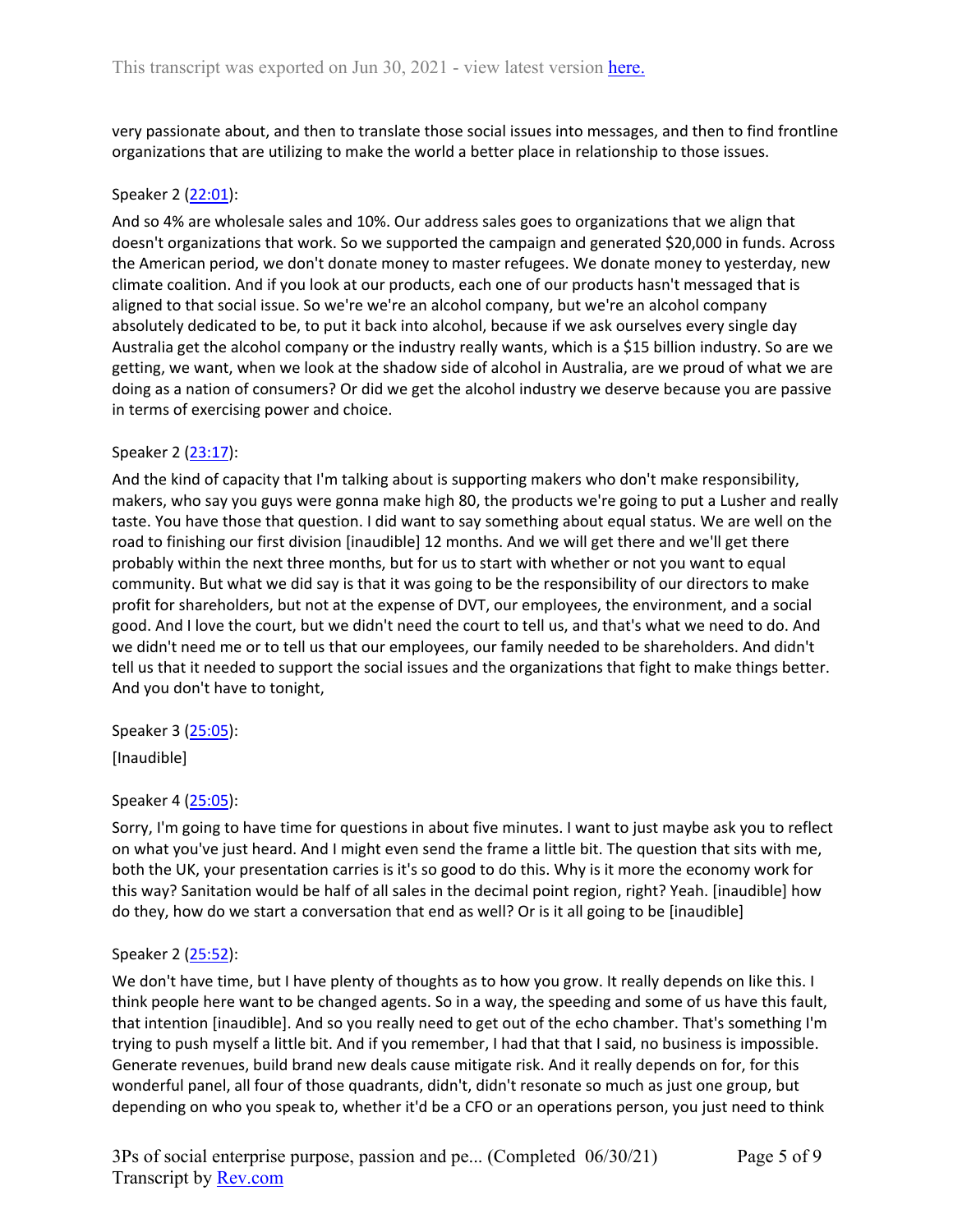that I arguments. and, and then you know, if I want to speak to somebody and he's really not interested in all this touchy feely stuff, [inaudible] organization, so all my pot, I'm trying to do better at the different arguments, because as you rightly pointed out, it's just the tip of the iceberg. That's maybe why it this week and we maybe need to, so that more of us could really look to models.

# Speaker 4 ([27:39](https://www.rev.com/transcript-editor/Edit?token=vMhtauxBTj_H8sr_Z0ML-y7bNtXADNRNboEG0jsSt5f_xH-nVXn1PLpnXjm3FhmXXGq_gBM7JEeJjHy3r5T4fC6_-VU&loadFrom=DocumentDeeplink&ts=1659.72)):

[Inaudible] I mean, I guess the other question I advise having satellite sector, so you're all working within your individual organizations. And obviously we have the legal network that has a, particularly a particular method for accrediting various businesses. But beyond that, what else do we need to actually make this sort of [inaudible]? okay.

## Speaker 2 ([28:09](https://www.rev.com/transcript-editor/Edit?token=QpL8-pkEFJhdWlMz6nqQXFbQ3W8c03rP9AtN0MpPwygjseHAfRixhPSycQMkR3zqmRNPV3sYdScRHvzuD4DlvcEusnk&loadFrom=DocumentDeeplink&ts=1689.26)):

But we didn't have comedy in terms of progression programming strategies. So we operate like a, for profit very seriously that have yours on Friday. And I think that's really important. We're not asking for handouts. We're not asking for favors. We are on a mission in 14 days. We opened our first group up in Adelaide. One of the features of that product is probably first five in Australia. That's been deliberately designed to be safe for women. And we are also raising money right now for our first brewery. We created all jobs in south Australia, [inaudible] next year. We wanted to create a hundred we're aggressive in terms of our vision. We're passionate and you're committed. And I think this, this new breed of business that's that's an emerging and part of it is in response to the millennial workforce.

## Speaker 2 ([29:17](https://www.rev.com/transcript-editor/Edit?token=A8K4L3yMoH3hk0LbeQU6gZxyqpahgTXHvoolQncSPxw5H6KX1Tt87NNOzv_IAFMNa_D_93h4cWUxoS9299oEZ-ib8qQ&loadFrom=DocumentDeeplink&ts=1757.45)):

It's changing the world because millennials will be 30% of the workforce by 2025. And w key decision makers in 20, 30 and 47% of them prefer to buy from brands that if we get approached by Piaggio, which is the world's largest distill any company by number the card. And we presented our to the top [inaudible] in London and stayed with us and we presented to different cars, topics that Jeremy, and what they're interested in understanding is what we are doing in this brand. And I'm just saying Passover, what are the things that administered there had criminal requires had product asked us, what can we do to be more like you guys, aside from a big focus on the smell, two

## Speaker 4 ([30:31](https://www.rev.com/transcript-editor/Edit?token=At3no5VgzbZQWnHY22DHg77mvYFhvfFDpUCH0107eOTUSutjs3CZs71jWskcA0afURazdj29V5J8v_7AOz3o3goxKps&loadFrom=DocumentDeeplink&ts=1831.81)):

Responses to that one is we need to make that [inaudible]. And one of the biggest challenges is take what is brutal and said, this is a business that takes business seriously. This is a business that sees business as can be addressed all over the world and has a genuine commitment to doing things differently, but there's still not enough of a market that really understand their value proposition. That is something that shouldn't eradicate. And so all we can do to make that work visible and student choice, whether it's education or alcohol or events or anything else. so many people in Australia will be open to this, but I just don't understand. Well, it goes to that. We can talk about the, the contrast to that is that you mentioned the very stuck within the restrictions, the process, and we need to remember these processes imperfect. They should just be imposed on us. We shouldn't be rose out as such. And this is sort of score for used into this focus of the school to, there are fundamental things that are [inaudible] equal assessment. We can, we can track and get credit for all of the volunteering hours that our staff but we can't claim any of that dress student. So we, we choose in essence design curriculum, create learning experiences for students that have academic outcome. That's not a part of the assessment. So the [inaudible] but it's a star [inaudible]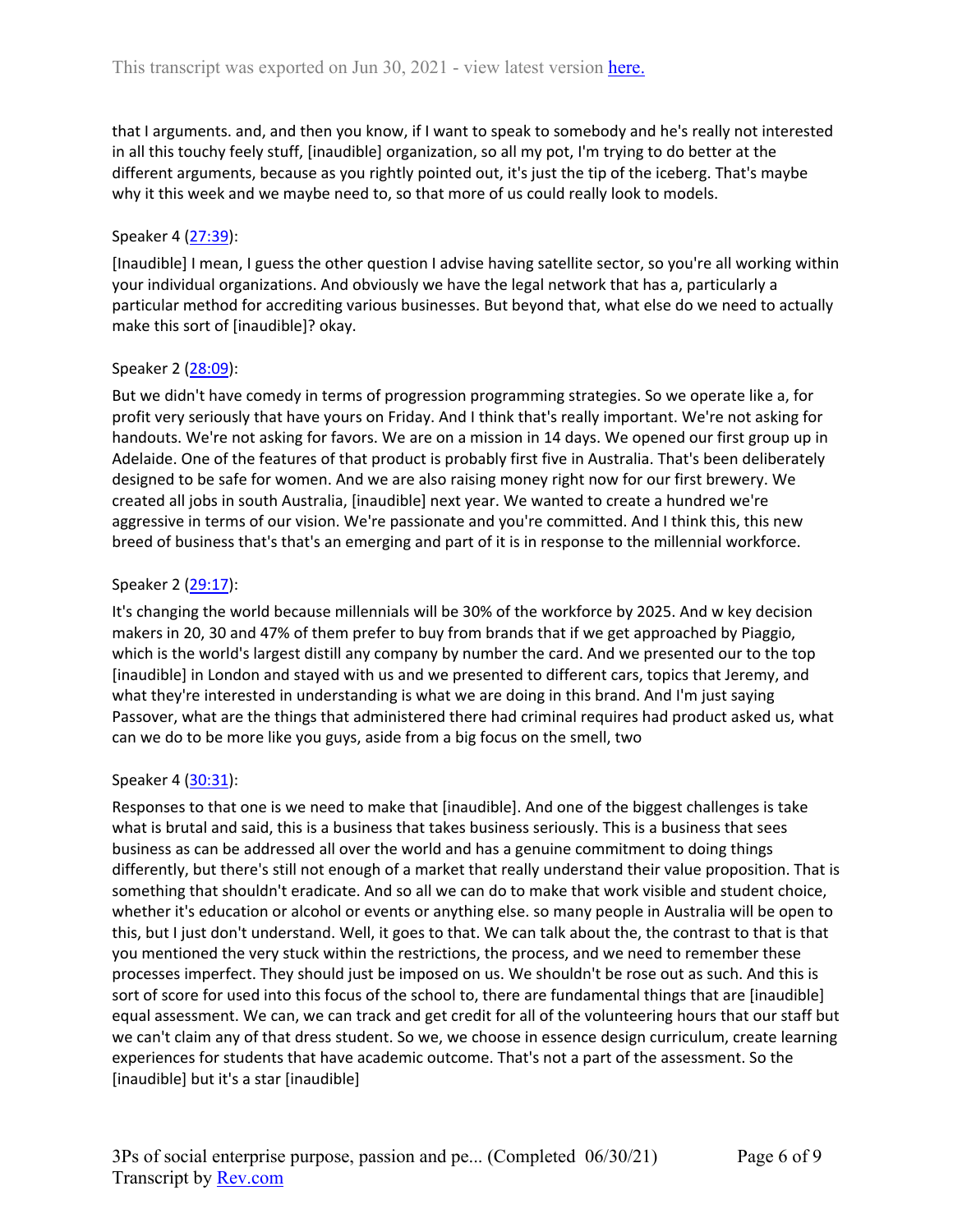# Speaker 2 ([32:42](https://www.rev.com/transcript-editor/Edit?token=O4vjyl0VtzkPk-uVfiud2ZsMf0kJVePIrPG1xB9M6whKdgILqIHCbFpgST9wnBwQNfv8ZcnjsiSMUL7Q8N0_6rjs81g&loadFrom=DocumentDeeplink&ts=1962.52)):

Tuesday, Tuesday, Thursday. I think we could make a really easy [inaudible] exactly what I mean by that [inaudible] [inaudible] models. [inaudible] I can't fulfill my purpose and [inaudible] either there's one option or you can [inaudible], I'll, I'll do that anyway, but I think that it might be easy for big business to engage with you. You don't have to take all your big bulk, right. Take that done. What am I hearing? what would be some valuable lessons about the week? you know, a lot of the second thing I'm thinking is amplification, and I'm going to sound a bit corny, but to be here talking [inaudible] panel of female entrepreneurs, you know, flagging and steadying rockets myself and another friend comment on that, we need to give the economy a voice and, and then be brave eat, right? So we really industry experts on an initiative of the Adelaide city council that all, everything will eventually help in CDN by 2025, we'll be carbon neutral and then, right. And then ambition. And that's fantastic to kind of we are a member with a company in south Australia that you [inaudible] Thursday, then I wanted to date, you know, write policy around. [inaudible]

# Speaker 2 ([34:55](https://www.rev.com/transcript-editor/Edit?token=g7wKUxaf1f9DXmD2BmbjUXU5UtKNwjZISltF-WWj28eeTZJ7obyxCdLq66v41x1l0iD2OgcEiQxt8z4OG40IBrEj1aU&loadFrom=DocumentDeeplink&ts=2095.75)):

Building an equitable economy to everyone. Everyone has the job and have the world

# Speaker 4 ([35:11](https://www.rev.com/transcript-editor/Edit?token=U547pBsf6RXsB_qN5EpqRn4idgrg7DJIgVLDscO0DJvnuuuvCDWXEKIhJVSLFQ5m0miGV43X1Ece5StSP5n10jF_veQ&loadFrom=DocumentDeeplink&ts=2111.75)):

[Inaudible] points. Last question for me, I'm going to try it and say, if you can sort of [inaudible] last question for me very quickly. So apart from sending UTC university, using your hands, coming in, buying new batteries, what's one thing that this audience can do when they leave here to get you understand their Bible. And you think about that. I'll give you time to think about that question in the audience. No, we don't have any more [inaudible]

Speaker 5 ([35:41](https://www.rev.com/transcript-editor/Edit?token=iqQL9cOr1h3LHw0AjkKTGr0DHXOF2XWIJV29g1EuoLPMfva4TB6rKSp_3hVrx3sR5gLtZgisD9h0QK3fVuAfBPy_E1A&loadFrom=DocumentDeeplink&ts=2141.78)): I played with this giant

Intro ([35:42\)](https://www.rev.com/transcript-editor/Edit?token=83iD13fEToUaCi5u_RmhExoSFK5yJV5pPBGzA1M7nJeuKqv_Z-kTHH7YbuBd0uaWDqIHrflaltgUlreuygYy-cbWkpc&loadFrom=DocumentDeeplink&ts=2142.74): Government legislation to change corporate

## Speaker 2 ([35:55](https://www.rev.com/transcript-editor/Edit?token=zA6vMjfNZVD26h1KOIMyNEcL4nOD8YpdUEcrRoSuC5DUHB3EA9lfaxfA7xCqjKy1wEyz0MUMZbkDa6B11Ko9iFh4PSw&loadFrom=DocumentDeeplink&ts=2155.34)):

Directors three years. And I think in the middle of the night, people on terminals round table, [inaudible] in UK, same [inaudible] have the cognitive model. Well I had the opportunity to do bring it on and you know, anyone in the room, you know,

Speaker 4 ([36:52](https://www.rev.com/transcript-editor/Edit?token=nvAzrqMtfldphWu8HnAOGutBjSimg61tZ4Q2Z5p9-fdaUik1glVhJOw273EE4gC-4FdaRQn-aFjV001RXOwOQrsvJb4&loadFrom=DocumentDeeplink&ts=2212.23)):

[Inaudible] [inaudible] what I liked about that is [inaudible] the corporation because your tastes, the company. That's amazing. Brilliant. Any other questions?

## Speaker 5 ([37:22](https://www.rev.com/transcript-editor/Edit?token=rsqOmR0_S45tGedNBqZVYYWFdDO6RJjgBdB3ls9zryBiKE5kQrbmkwRq9ysV9p5aYZl2HpQom-MGfwQUPb2Hfx-2pgw&loadFrom=DocumentDeeplink&ts=2242.02)):

Thank you so much for the great insights. My question is that transformation kind of builds on the initial question. I think the long game is, you know, the human systems are working away or one of the founding vehicles, great crowds of pets. But I also think there are these key leaders that maybe we can put in a policy sense that makes the supplier system transform. That might be looking at the government saying you're not going to give preference to particular types of organizations, just some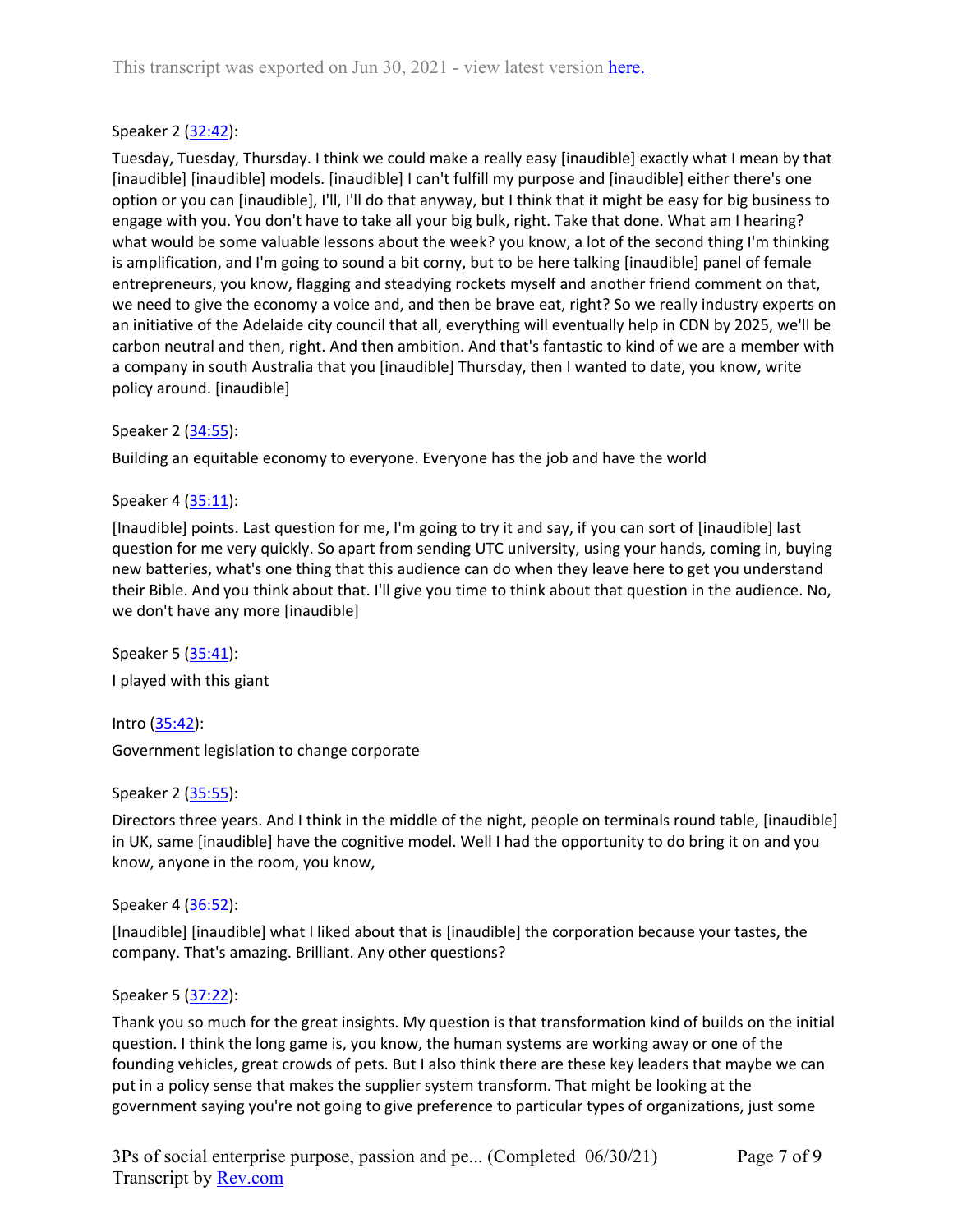really interesting quotes, because I think the idea of time passing and inequality, worsening I'm optimistic about the future, but it does seem that it's gradual, rather than this ticking, quite perhaps that we might be able to reach

#### Speaker 4 ([38:11](https://www.rev.com/transcript-editor/Edit?token=osf2xed7GUpHXXNBsi3-2LbKVG_mdYptd1323LMDFkQfpoKiSptzZO60C9bDx_XxAYI_sutHS_Y2a90vo0rYQ-99wVc&loadFrom=DocumentDeeplink&ts=2291.76)):

[Inaudible].

### Intro ([38:13\)](https://www.rev.com/transcript-editor/Edit?token=iU2eu0tHJwweiGY0-Dx04RedjSc8fumNxBukbQU_XNYl9oRBeWBEe42M3iVcSX1sx5z7COk_PqzC7MBXhUzxeW4HPBk&loadFrom=DocumentDeeplink&ts=2293.38):

I can make the statistic is 78% of companies, south Australia, intergenerational changes. And then going back to the whole, what can we do to make sure that the next generations in this company and how can they transform companies for the longevity and then to produce high productivity and grow industry in south Australia?

### Speaker 2 ([38:53](https://www.rev.com/transcript-editor/Edit?token=kkNTJI2qw_itFBaBYso2nHM8UBncZL7Olf8BSmbmn5R7Sq7iVMfGRw6qA-Q2lXG9XaHqmhJABi7GTtTtycUpjeljLmI&loadFrom=DocumentDeeplink&ts=2333.61)):

Thank you for the question. Yeah, family businesses about 70% of GDP unemployment and number it's Australia in Australia and actually across the world and you find in Latin America, the numbers. And one of the reasons I chose to live in this neighborhood was because of, I felt that if you want to change, people can change and family distances because of that intrinsic inter-generational nature and the character of these generation I natural advocates for more conscious capitalism. And even if some of them are not wired the way my esteem that is still not the next gen. So for whatever reason, I know [inaudible] Germany and I do find it, that things, Jen, just get they're so easy. They want a little bit companies, is that MySpace. So, so that's easy, but it's convincing the parents. So you need to get them to the effects, documentation that is skilled and get them to do a Ted talk to be able to the second thing is to be able to say why this is good for this.

### Speaker 2 ([40:10](https://www.rev.com/transcript-editor/Edit?token=0OJzXEJOOwTmwUcmXLsd0aJwoWSoFxol_haYAPh4dd-pv912XctGtXZQubYav6Vdwmn8VJDBvVJIgaZDfAWpDbogEJU&loadFrom=DocumentDeeplink&ts=2410.7)):

And I had found you know, the other question is that, how do you change your world at its simplest? We can divide a society. We are the pioneers. People want to change because it's the right thing to do. And then we have the, the second root cause we called this prospectus. They did both all the time. It's because it's the cool thing to do. And then it'd be empathetical which I called sector who will follow the pioneers and perspectives because of the same thing. So again, the message for anyone for the night audience, many of the things Jen are already pioneers get and the facts and the argumentation and the skills so that they can read the rest of

### Speaker 4 ([40:53](https://www.rev.com/transcript-editor/Edit?token=IDkyPZK-LGnaf4I65rUGTwuXI0QhttScvnRJ8GjdRheIIgAw6JjUMcHLjhUtinPAMCKiga7juZvDazCxraigXSX9_ac&loadFrom=DocumentDeeplink&ts=2453.46)):

Maybe some more interesting Christmas conversations that I did a table, which is in January. We're nearly out of time. We've got the time. Maybe I'll take two, last questions I'm playing together. And then we'll ask the parents. Okay.

Intro  $(41:33)$  $(41:33)$ :

[Inaudible]

## Speaker 2 ([42:54](https://www.rev.com/transcript-editor/Edit?token=2Fmo22oVE1y6RTKIJwD5EoitR9hMaCAmZgPUr0KOAffN7Ddp4RYZ5dmIPU-micRMs6Bht9QpDE2QMn9S559w-MB-KlE&loadFrom=DocumentDeeplink&ts=2574.16)):

Yeah, just a comment on that. In Singapore, we don't have this thriving community of about eight now, but when the first big coffee the, she actually did that said before, she said, because there's Kevin sits in